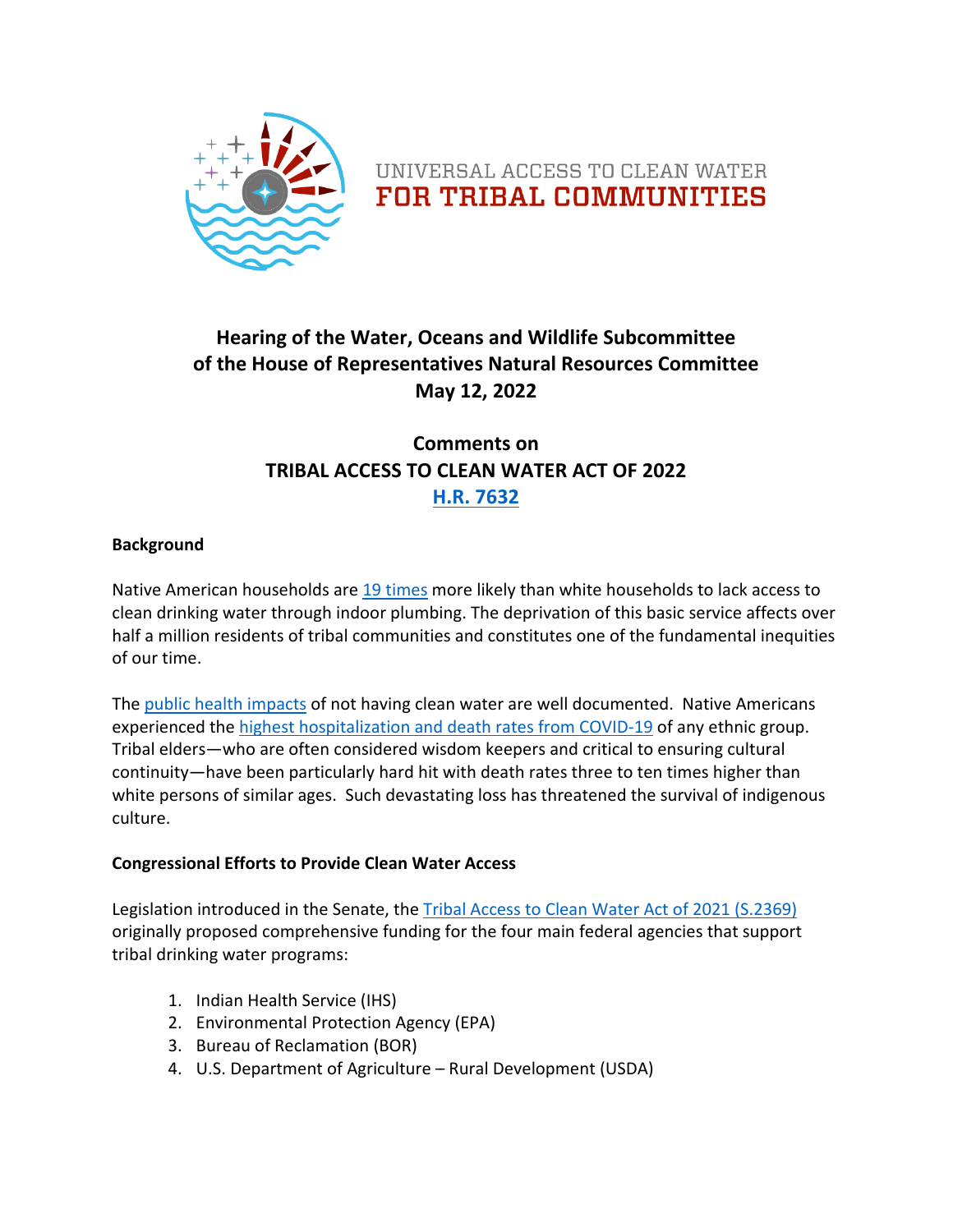The bipartisan [Infrastructure Investment and Jobs Act \(IIJA\)](https://www.congress.gov/bill/117th-congress/house-bill/3684) included some of the funding proposed in S. 2369 for IHS, EPA, and BOR. The IIJA provides \$3.5 billion for IHS's [Sanitation](https://www.ihs.gov/dsfc/)  [Facilities Construction Program,](https://www.ihs.gov/dsfc/) funding that will be used to build and repair water infrastructure in Indian country after decades of neglect and that is already being deployed. The IIJA also provides substantial funding for EPA's State Revolving Funds that can be used to support tribal water and wastewater systems through the [tribal-set-aside programs](https://www.epa.gov/tribaldrinkingwater/drinking-water-infrastructure-grants-tribal-set-aside-program) (with a total of approximately \$500 million in those programs). Finally, the IIJA appropriated \$1 billion to BOR to support legacy [rural water supply projects](https://www.usbr.gov/bil/docs/spendplan-2022/Reclamation-BIL_Spend_Plan_2022.pdf) which include some Tribal components.

#### **Remaining Needs to Achieve Universal Access to Clean Water in Indian Country**

The IIJA is a huge step forward in addressing this problem. However, after decades of chronic underfunding, more is necessary to provide a complete solution to clean drinking water in Indian Country. This includes not only construction funding but also essential support for the appropriate operation and maintenance (O&M) and the development of tribal capacity to plan, design, construct, and operate these systems. In addition, there are acknowledged gaps in the scope of funding that IHS has provided in the past that must be filled. All the following components are included in H.R. 7632 and are critical to ensure that the full benefit of the historic investment made in water infrastructure in Indian country is realized.

- a. **Operation and Maintenance Support.** New investment in infrastructure must be protected with appropriate O&M support of these systems. If O&M support is insufficient, water infrastructure will deteriorate at a faster than expected pace and overall costs will increase as the infrastructure ages. Tribal water systems present unique challenges, such as managing high capital and operating costs in remote locations and finding and retaining qualified water system operators. The Indian Health Service has been authorized to provide O&M assistance since the 1950s, but this authority has never been funded. It should be. This is not a double-dip for Native American water infrastructure—it represents the necessary human capital component that will make the infrastructure investment effective and permanent. Section 4(d) of H.R. 7632 provides for this support.
- b. **Technical Assistance to Tribes.** There is also a dire and documented need for technical assistance to allow tribes to navigate the complex array of federal programs and assume leadership roles in solving the water access gap. Grant writing assistance, engineering evaluation and design of water infrastructure systems, and training of certified operators are all critical for ensuring that the infrastructure funding is utilized expeditiously and appropriately. IHS and the Bureau of Reclamation both have technical assistance programs that are currently underfunded and Sections 4(c) and 6(c) appropriate funding for these existing programs.
- c. **Funding to Provide Water to Essential Community Facilities.** The Indian Health Service is authorized to provide domestic and community water supplies to Indian homes and communities. No doubt because of the very limited amounts of funding for the IHS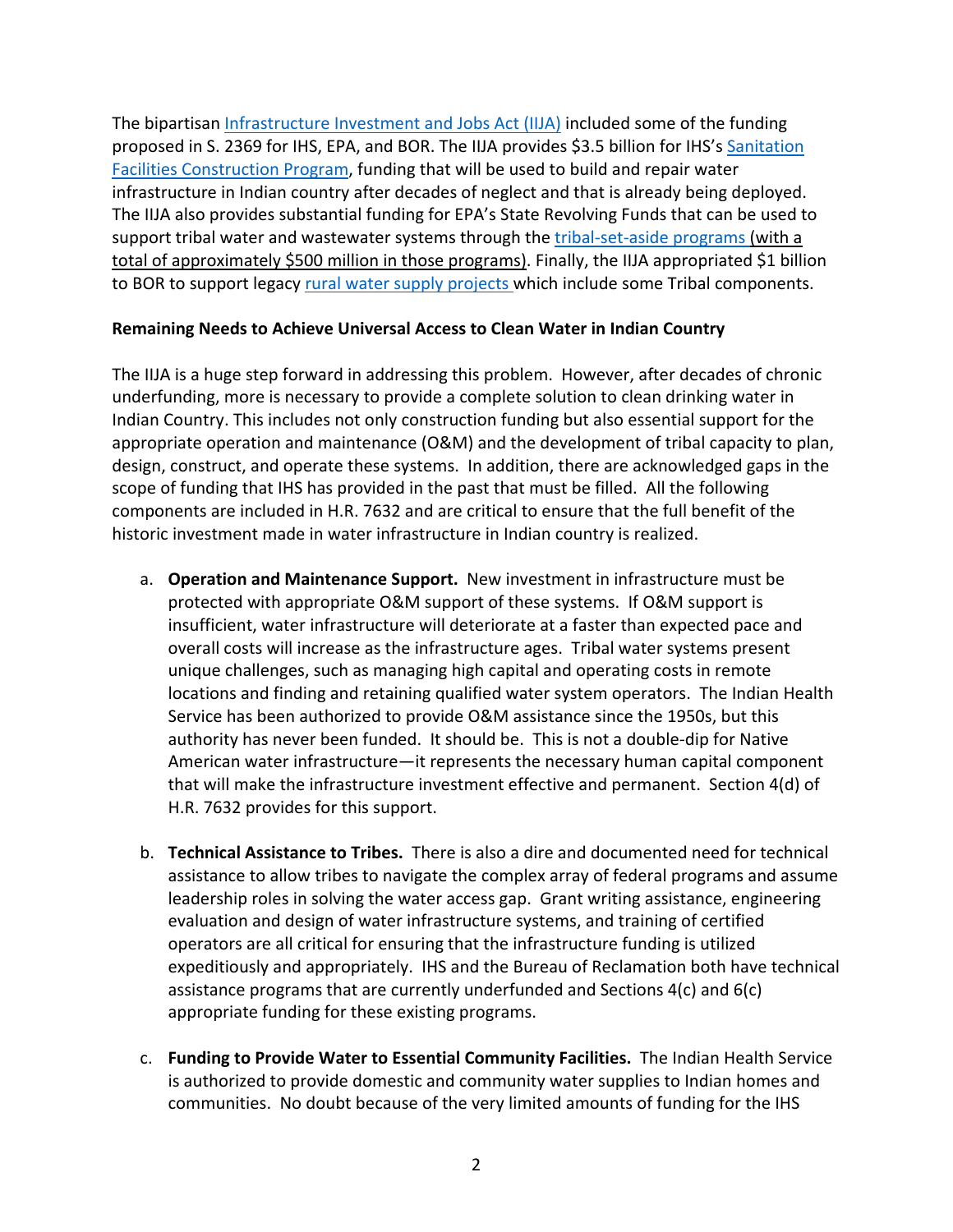Sanitation Facilities Construction Program in the past, IHS has not provided funding to support the extension of drinking water infrastructure to community facilities such as schools, hospitals, nursing homes, Tribal offices, and post offices in the past, and has looked to Tribes or other funding sources to put up the necessary funds. Section 4(a) and (b) appropriates funding to allow IHS to provide water and sanitation services to these structures that are essential to the life of the Native community and provide indispensable educational, economic, and community services.

d. Finally, **each agency has its own statutory authority and expertise that can provide a critical component of a complete solution**. While the IIJA funding appropriated to IHS and EPA can be used to make substantial progress in Indian country to provide safe and clean water access, USDA has grant programs that are able to assist tribal communities when IHS and EPA cannot. Indeed, in the past some of the greatest successes have been accomplished when agencies work together to combine their expertise and pool federal funding. The Bureau of Reclamation has authority to provide complete water systems for rural communities and the expertise to plan and design such projects.

[The Tribal Access to Clean Water Act of 2022, H.R. 7632,](https://www.congress.gov/bill/117th-congress/house-bill/7632?r=1&s=1) co-sponsored by Rep. Joe Neguse thirteen House colleagues — will help fill essential gaps in the funding provided by IIJA. Eliminating the provisions superseded by the IIJA, this bill mirrors its Senate companion, S.2369, to fund:

- 1. O&M by appropriating \$500 million to IHS's Sanitation Facilities Construction Program.
- 2. Technical assistance by appropriating \$150 million to IHS and \$90 million to the Bureau of Reclamation for each agency's Native American technical assistance program.
- 3. Provision of water and sanitation services to essential community facilities by appropriating \$100 million to IHS for this purpose.
- 4. Additional agency programs that can support tribal water projects by appropriating \$500 million to USDA's water and waste facility loans and grants program, \$1 billion to the Bureau of Reclamation's rural water tribal grant program.

It must be emphasized that the appropriations in H.R. 7632 are all for programs that are already authorized (Reclamation's Rural Water Supply program requires reauthorization as its original authorization has lapsed, which is also included in the bill). These appropriations are necessary to allow realization of the investment in Tribal water infrastructure provided by the IIJA. Without this funding for the human resources that are part of the planning, construction, and operation of these Tribal systems, they risk being less suited for the specific needs of the Tribes, will tend to deteriorate more quickly, and the complete benefit of the historic investment of the IIJA will not be realized.

The attached chart provides a summary of the funding for drinking water infrastructure for Tribal communities in S. 2369, the IIJA, and H.R. 7632.